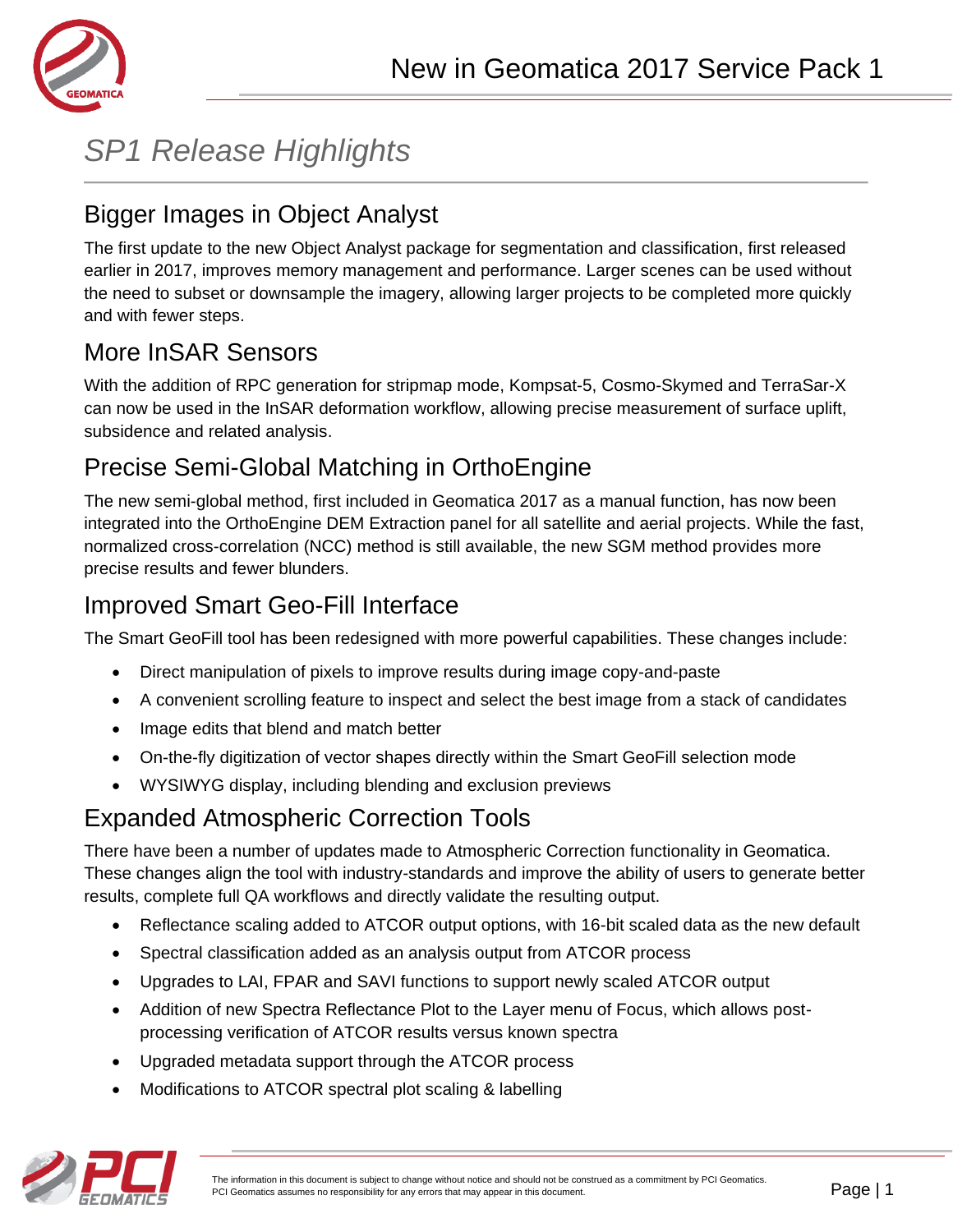

# *SP1 Release Details*

## Sensor Support Updates

The following sensors are newly supported:

- Worldview-4: Ingest, Ortho, DEM Extraction, ATCOR
- PeruSat-1: Ingest, Ortho, DEM Extraction, ATCOR
- SuperView-1: Ingest, Ortho, DEM Extraction

The following sensors have upgraded support:

- Landsat Addition of support for Quality band information. Support for tiered data from USGS
- Kompsat-5: Updated support for metadata tags
- Kompsat-3: Upgraded support for Level 1O, Pansharpened products, 50cm data, and tiled format structure
- Radarsat-2: Added support for OSVN data

The following sensors have been added for full interferogram generation and analysis:

- Cosmo-SkyMed
- Kompsat-5
- TerraSar-X

#### Other Improvements

Interface:

- Project handling: Performance improvements when opening projects in OrthoEngine
- Bulk loading: When loading many similar images in one selection, users can set default loading parameters, making the overall process smoother.
- Elevation Model Editing: Addition of DEMADJUST functionality to all interfaces
- Translation support: Expanded language support with additional character sets

#### Functions:

- EPIPOLARDSM: Improvements to SGM DEM Extraction
- OEPNTTHIN: Tie point thinning performance improvements
- TPREFN: Tie point refinement performance improvements

## User Feedback and Requests